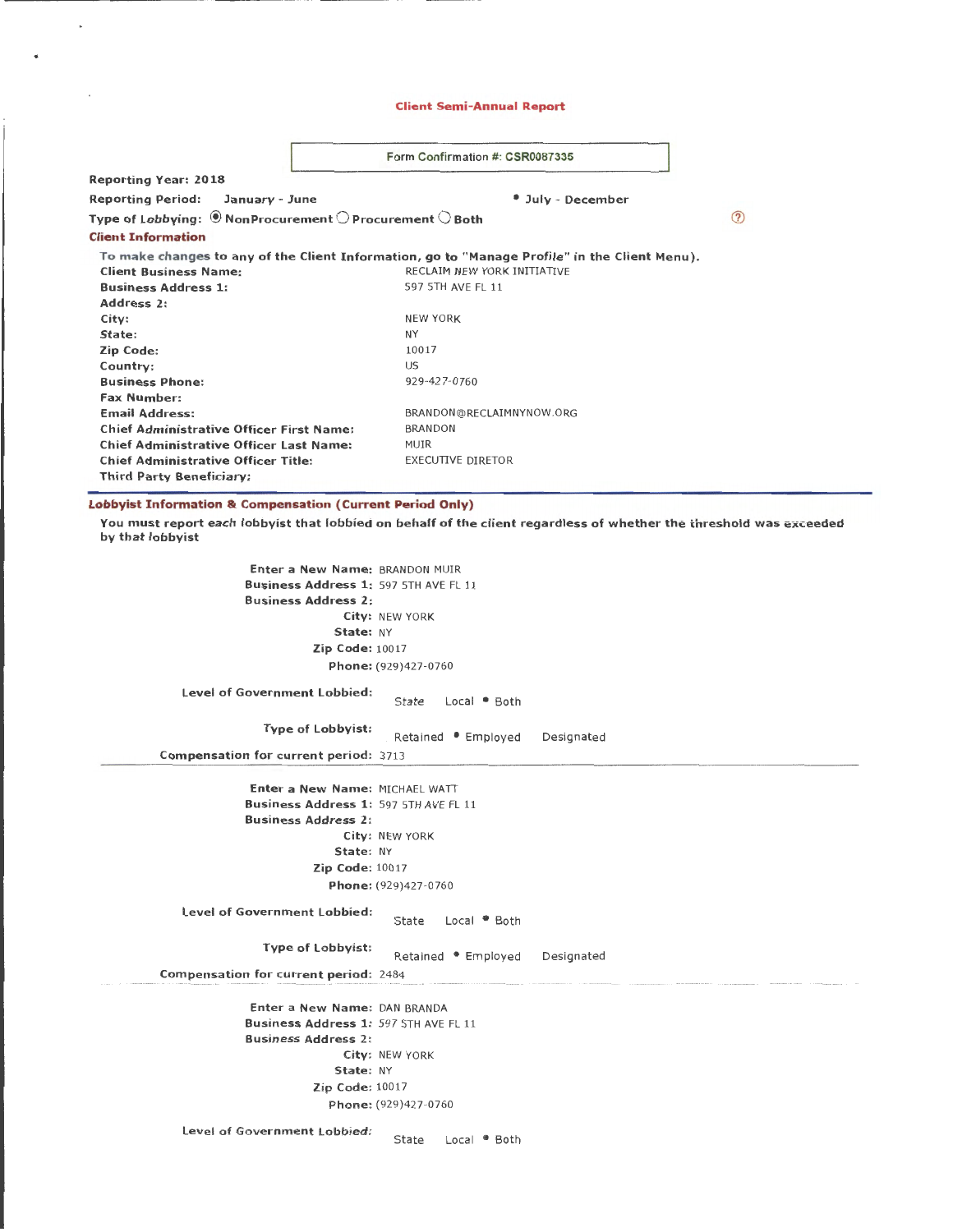| <b>Type of Lobbyist:</b>                                                                                                                                                            |                                                                                                                    |            |
|-------------------------------------------------------------------------------------------------------------------------------------------------------------------------------------|--------------------------------------------------------------------------------------------------------------------|------------|
| <b>Compensation for current period: 108</b>                                                                                                                                         | Retained • Employed Designated                                                                                     |            |
| Enter a New Name: JADAN HORYN<br>Business Address 1: 597 5TH AVE FL 11<br><b>Business Address 2:</b><br>State: NY<br><b>Zip Code: 10017</b>                                         | City: NEW YORK<br>Phone: (929)427-0760                                                                             |            |
| <b>Level of Government Lobbied:</b>                                                                                                                                                 | State<br>Local . Both                                                                                              |            |
| <b>Type of Lobbyist:</b><br><b>Compensation for current period: 6645</b>                                                                                                            | Retained • Employed                                                                                                | Designated |
| Enter a New Name: GEORGE PHILLIPS<br>Business Address 1: 597 5TH AVE FL 11<br><b>Business Address 2:</b><br>State: NY<br><b>Zip Code: 10017</b><br>Level of Government Lobbied:     | City: NEW YORK<br>Phone: (929)427-0760<br>Local Both<br>State                                                      |            |
| <b>Type of Lobbyist:</b><br><b>Compensation for current period: 3622</b>                                                                                                            | Retained . Employed                                                                                                | Designated |
| Enter a New Name: MIKE ARMSTRONG<br>Business Address 1: 597 5TH AVE FL 11<br><b>Business Address 2:</b><br>State: NY<br><b>Zip Code: 10017</b><br>Level of Government Lobbied:      | City: NEW YORK<br>Phone: (929)427-0760<br>State<br>Local • Both                                                    |            |
| <b>Type of Lobbyist:</b><br>Compensation for current period: 1350                                                                                                                   | Retained • Employed Designated                                                                                     |            |
| Business Address 1: 597 5TH AVE FL 11<br><b>Business Address 2:</b><br>State: NY<br>Zip Code: 10017<br>Level of Government Lobbied:                                                 | Enter a New Name: DOMENICK COCCHIARA<br>City: NEW YORK<br>Phone: (929)427-0760<br>State<br>Local <sup>●</sup> Both |            |
| <b>Type of Lobbyist:</b>                                                                                                                                                            | Retained . Employed                                                                                                | Designated |
| <b>Compensation for current period: 1338</b><br>Enter a New Name: JOHN BYRNE<br>Business Address 1: 597 5TH AVE FL 11<br><b>Business Address 2:</b><br>State: NY<br>Zip Code: 10017 | City: NEW YORK<br>Phone: (929)427-0760                                                                             |            |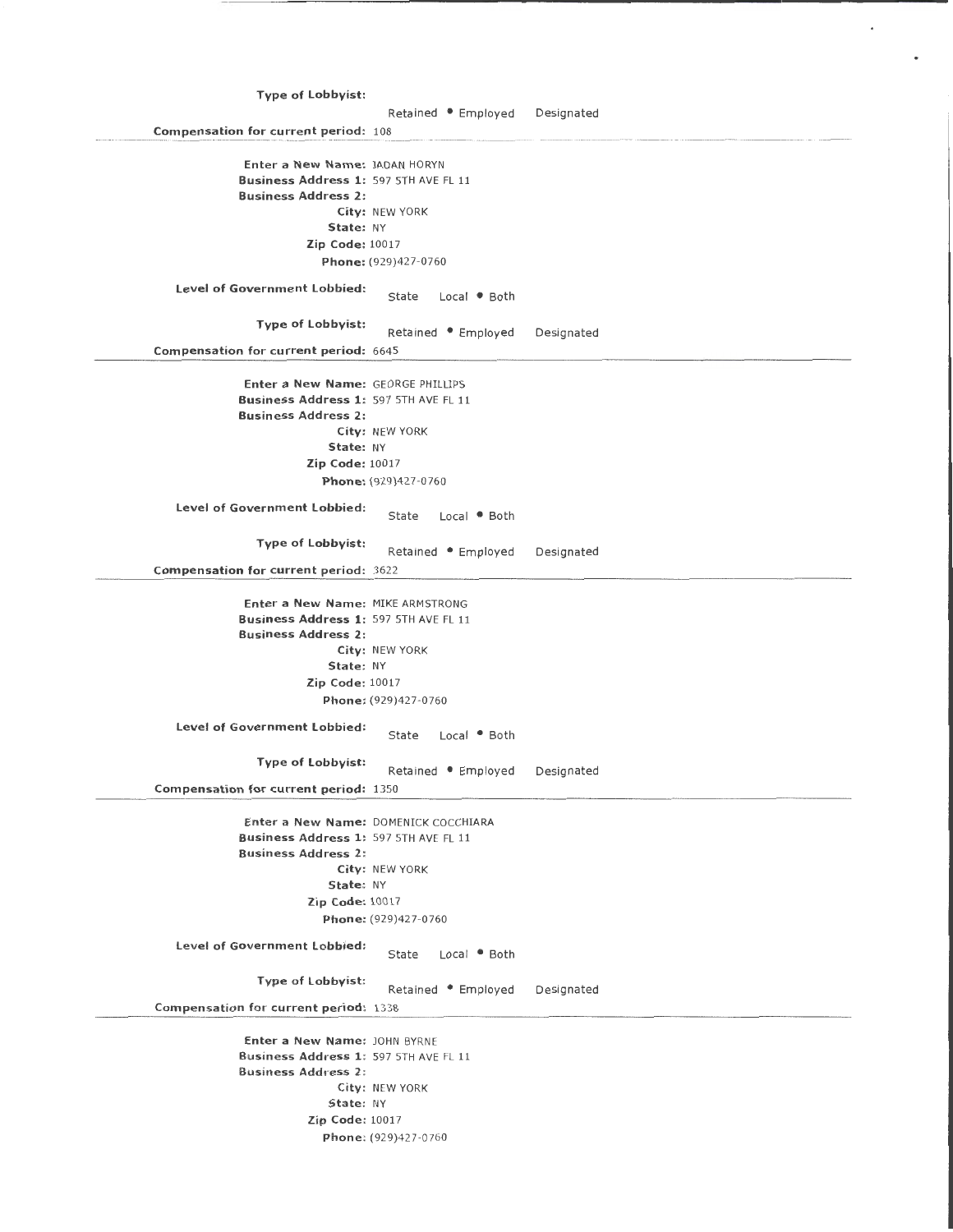## Level of Government Lobbied:

 $\bigcirc$  State  $\bigcirc$  Local  $\bigcirc$  Both

Type of Lobbyist:  $\bigcirc$  Retained  $\circledast$  Employed  $\bigcirc$  Designated

Compensation for current period: 258

Total Compensation for all Lobbyist for Current Period : \$ 19518

Other Lobbying Expenses (Current Period Only)

A.Report in the aggregate all expenses less than or equal to \$75 :<br>B.Report in the aggregate all expenses for salaries of non-lobbying employees : \$2094 \$3094

B.Report in the aggregate all expenses for salaries of non-lobbying employees : 8094

C.Itemize all expenses exceeding \$75 :

I have no itemized expenses to report for this period.

 $\Box$  Check box to agree with previous statement or enter expenses below

| PaidTo               | Date       | <b>Purpose</b>     |                    | <b>Ad? SocialEvent? Amount</b> |      | LobbyType             |
|----------------------|------------|--------------------|--------------------|--------------------------------|------|-----------------------|
| <b>BAR LOUIS</b>     | 08/29/2018 | <b>EVENT</b>       | П                  | □                              | 611  | <b>NonProcurement</b> |
| <b>DAILY FREEMAN</b> | 07/09/2018 | ADVERTISING        | $\Box$             | $\Box$                         | 885  | <b>NonProcurement</b> |
| <b>FACEBOOK</b>      | 07/09/2018 | ADVERTISING        | $\square$          | $\Box$                         | 1607 | <b>NonProcurement</b> |
| <b>FACEBOOK</b>      | 07/05/2018 | ADVERTISING        | ☑                  | □                              | 1478 | <b>NonProcurement</b> |
| <b>FACEBOOK</b>      | 08/08/2018 | ADVERTISING        | ☑                  | П                              | 700  | <b>NonProcurement</b> |
| <b>FACEBOOK</b>      | 09/21/2018 | ADVERTISING        | ☑                  | П                              | 1444 | <b>NonProcurement</b> |
| <b>FACEBOOK</b>      | 09/21/2018 | <b>ADVERTISING</b> | ☑                  | □                              | 179  | <b>NonProcurement</b> |
| <b>FACEBOOK</b>      | 09/21/2018 | ADVERTISING        | ☑                  | □                              | 182  | <b>NonProcurement</b> |
| <b>FACEBOOK</b>      | 09/26/2018 | ADVERTISING        | ☑                  | O                              | 85   | <b>NonProcurement</b> |
| <b>FACEBOOK</b>      | 09/26/2018 | ADVERTISING        | $\bigtriangledown$ | П                              | 81   | <b>NonProcurement</b> |
| <b>FACEBOOK</b>      | 09/26/2018 | ADVERTISING        | ☑                  | П                              | 91   | <b>NonProcurement</b> |
| <b>FACEBOOK</b>      | 10/06/2018 | <b>ADVERTISING</b> | 7                  | П                              | 659  | <b>NonProcurement</b> |
| <b>FACEBOOK</b>      | 10/09/2018 | ADVERTISING        | $\overline{\vee}$  | П                              | 701  | <b>NonProcurement</b> |
| <b>FACEBOOK</b>      | 10/12/2018 | ADVERTISING        | ☑                  | П                              | 283  | <b>NonProcurement</b> |
| <b>FACEBOOK</b>      | 10/02/2018 | ADVERTISING        | Ÿ,                 | П                              | 100  | <b>NonProcurement</b> |
| <b>FACEBOOK</b>      | 10/04/2018 | ADVERTISING        | N                  | $\Box$                         | 50   | <b>NonProcurement</b> |
| <b>FACEBOOK</b>      | 11/06/2018 | ADVERTISING        | $\mathbb{F}^n$     | П                              | 1409 | <b>NonProcurement</b> |
| <b>FACEBOOK</b>      | 11/09/2018 | ADVERTISING        | $\Box$             | $\Box$                         | 3000 | NonProcurement        |
| <b>FACEBOOK</b>      | 11/16/2018 | ADVERTISING        | $\Box$             | $\overline{\phantom{a}}$       | 500  | <b>NonProcurement</b> |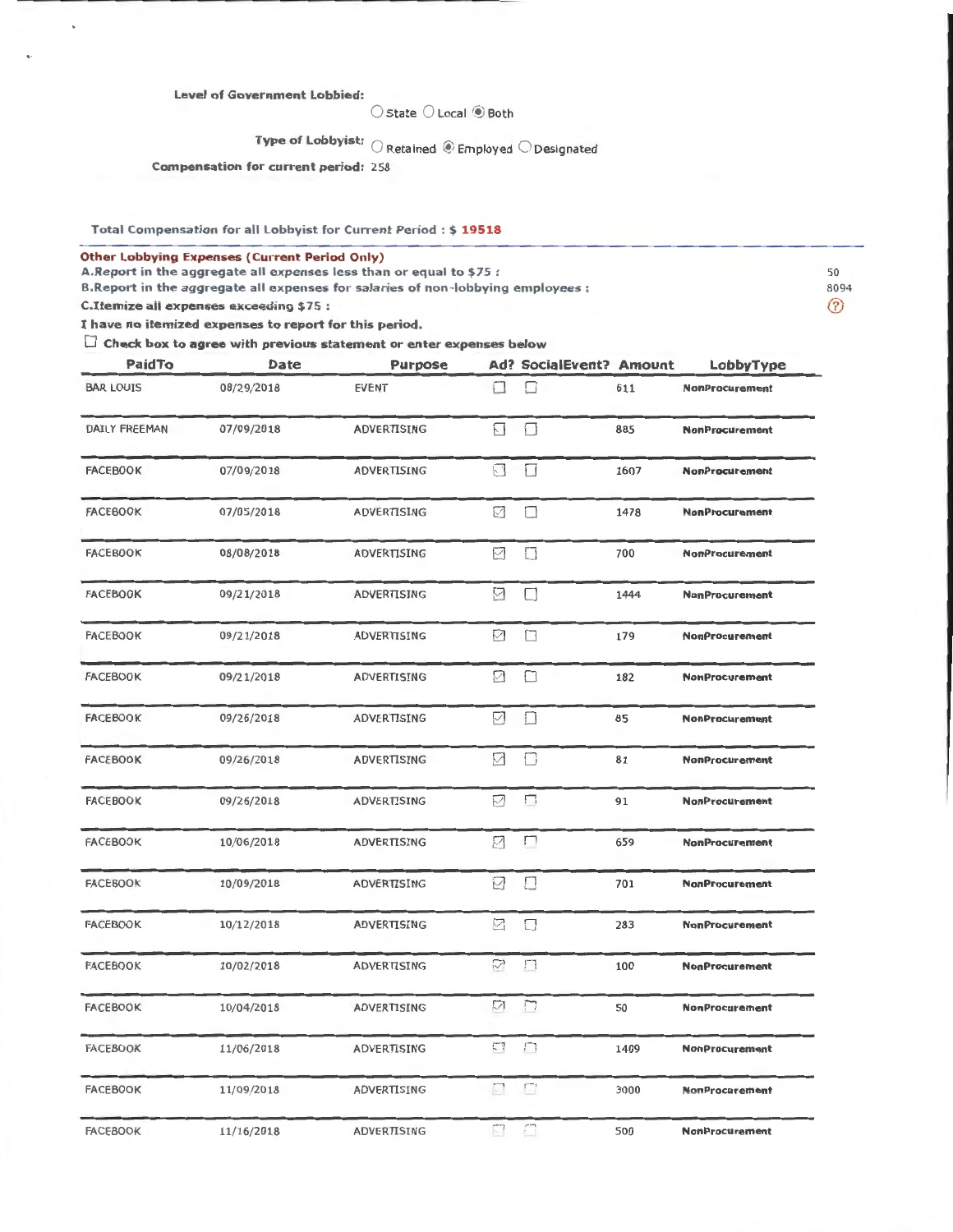| <b>FACEBOOK</b>                                   | 12/14/2018 | ADVERTISING             | $\vee$                   | □      | 375  | <b>NonProcurement</b> |  |
|---------------------------------------------------|------------|-------------------------|--------------------------|--------|------|-----------------------|--|
| <b>FLANAGAN'S PUB</b>                             | 11/19/2018 | <b>EVENT</b>            | □                        | П      | 1501 | <b>NonProcurement</b> |  |
| <b>FLS CONNECT</b>                                | 09/26/2018 | ADVERTISING             | ☑                        | П      | 650  | <b>NonProcurement</b> |  |
| <b>GOOGLE</b>                                     | 11/09/2018 | ADVERTISING             | ☑                        | П      | 500  | <b>NonProcurement</b> |  |
| <b>HARTFORD PRINTING &amp;</b><br><b>GRAPHICS</b> | 12/01/2018 | CONSULTING              | IJ                       | $\Box$ | 1500 | <b>NonProcurement</b> |  |
| HARTFORD PRINTING &<br><b>GRAPHICS</b>            | 11/01/2018 | CONSULTING              | П                        | $\Box$ | 1500 | <b>NonProcurement</b> |  |
| HARTFORD PRINTING &<br><b>GRAPHICS</b>            | 09/27/2018 | <b>LITERATURE</b>       | M                        | П      | 950  | <b>NonProcurement</b> |  |
| <b>HARTFORD PRINTING &amp;</b><br><b>GRAPHICS</b> | 09/25/2018 | ADVERTISING             | M                        | $\Box$ | 7325 | <b>NonProcurement</b> |  |
| HARTFORD PRINTING &<br><b>GRAPHICS</b>            | 09/30/2018 | CONSULTING              | $\Box$                   | $\Box$ | 1500 | <b>NonProcurement</b> |  |
| <b>HARTFORD PRINTING &amp;</b><br><b>GRAPHICS</b> | 10/31/2018 | CONSULTING              | $\Box$                   | $\Box$ | 1500 | <b>NonProcurement</b> |  |
| <b>HUDSON VALLEY</b><br>ONLINE                    | 07/10/2018 | ADVERTISING             | ☑                        | П      | 1535 | NonProcurement        |  |
| <b>IRON HORSE</b><br>PRODUCTION                   | 11/09/2018 | <b>VIDEO PRODUCTION</b> | $\mathbf{1}$             | П      | 1000 | <b>NonProcurement</b> |  |
| <b>ISLIP BULLETIN</b>                             | 11/08/2018 | ADVERTISING             | √                        | □      | 1108 | <b>NonProcurement</b> |  |
| <b>JVC MEDIA</b>                                  | 09/28/2018 | ADVERTISING             | $\sim$                   | П      | 1450 | NonProcurement        |  |
| <b>JVC MEDIA</b>                                  | 10/01/2018 | ADVERTISING             | $\sim$                   | П      | 3050 | <b>NonProcurement</b> |  |
| <b>KNICKERBOCKER</b><br>COMMUNICATIONS            | 10/17/2018 | MAIL                    | □                        | Ш      | 6989 | <b>NonProcurement</b> |  |
| LI NEWS RADIO                                     | 11/07/2018 | ADVERTISING             | ☑                        | $\Box$ | 2250 | NonProcurement        |  |
| LONG ISLAND ADVANCE 11/08/2018                    |            | ADVERTISING             | $\triangledown$          | $\Box$ | 711  | <b>NonProcurement</b> |  |
| NEIGHBOR<br><b>NEWSPAPERS</b>                     | 11/14/2018 | ADVERTISING             | M                        | 10.    | 862  | <b>NonProcurement</b> |  |
| <b>QMC GROUP</b>                                  | 09/13/2018 | ADVERTISING             | M                        | $\Box$ | 2167 | <b>NonProcurement</b> |  |
| RIVERHEAD NEWS                                    | 11/08/2018 | ADVERTISING             | ₹                        | $\Box$ | 1001 | <b>NonProcurement</b> |  |
| SALEM MEDIA GROUP                                 | 11/07/2018 | ADVERTISING             | $\overline{\mathbb{M}}$  | $\Box$ | 2005 | NonProcurement        |  |
| <b>T-SHIRT EXPRESS</b>                            | 09/26/2018 | <b>T-SHIRTS</b>         | $\overline{\phantom{a}}$ | $\Box$ | 950  | NonProcurement        |  |
| <b>TAYLOR GREEN</b>                               | 09/30/2018 | <b>GRAPHICS</b>         | $\Box$                   | $\Box$ | 250  | NonProcurement        |  |

¥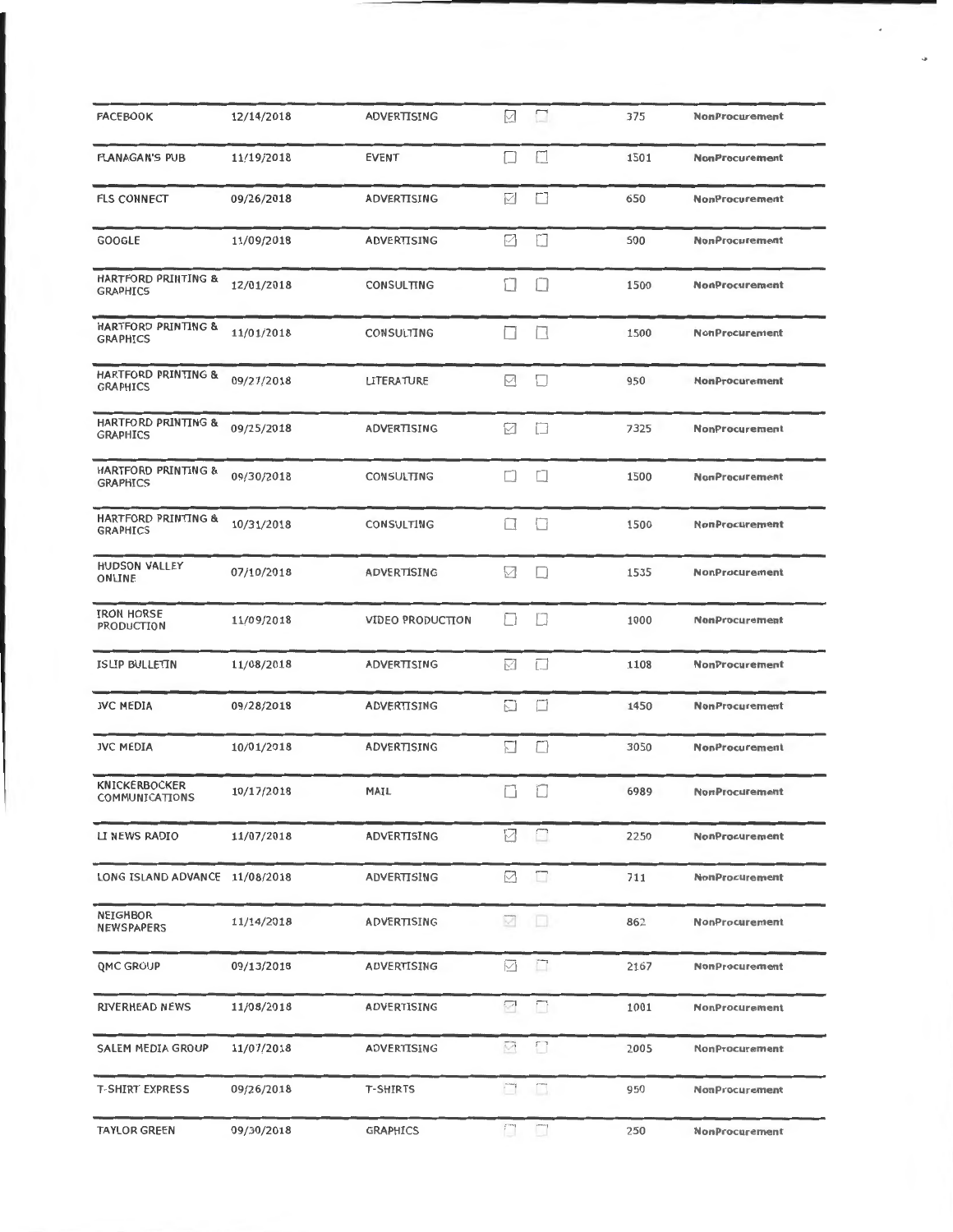| 10/02/2018 | ADVERTISING | ⋉ | 100  | NonProcurement        |
|------------|-------------|---|------|-----------------------|
| 11/08/2018 | ADVERTISING | M | 1068 | <b>NonProcurement</b> |
| 11/06/2018 | ADVERTISING | M | 335  | <b>NonProcurement</b> |
| 09/28/2018 | ADVERTISING | M | 305  | <b>NonProcurement</b> |
|            |             |   |      |                       |

### D. Total expenses for current period: \$ 66626

### Source of Funding

Select Source Of Funding Option: Reporting is required and will be uploaded  $\vee$ 

| - Upload a Completed Source Of Funding Spreadsheet (Must Be a CSV (Comma Delimited), or Excel File (.XLS, .XLSX)) |  |
|-------------------------------------------------------------------------------------------------------------------|--|
|                                                                                                                   |  |

Browse...

### Subject

 $\overline{1}$ 

#### Subjects lobbied:

NYS BUDGET; S. 7509; A. 9509; A. 9061A; RES 285 PROPOSED TERM LIMITS; PROPOSED ILLEGAL FEES INTRO RES 1850; SUFFOLK COUNTY BUDGET; WAGE TIP CREDIT

### Person

### Person, State Agency, Municipality or Legislative Body lobbied:

NEW YORK STATE LEGISLATURE, NEW YORK CITY MAYOR, NEW YORK CITY COUNCIL, SUFFOLK COUNTY EXECUTIVE, SUFFOLK COUNTY LEGISLATURE; ULSTER COUNTY LEGISLATURE; ULSTER COUNTY EXECUTIVE

### Bill

Bill, Rule, Regulation, Rate Number or brief description relative to the introduction or intended introduction of legislation or a resolution on which you lobbied:

S. 7509; A. 9509; A. 9061A; RES 285 PROPOSED TERM LIMITS; PROPOSED ILLEGAL FEES INTRO RES 1850;

## Title

Title and Identifying # of procurement contracts and documents on which you expect to lobby:

## No details were entered.

### Number or Subject Matter

Number or Subject Matter of Executive Order of Governor/Municipality on which you expect to lobby:

#### No details were entered.

### Subject Matter

Subject Matter of and Tribes involved in tribal-state compacts, etc on which you expect to lobby:

#### No details were entered.

### Declaration

I declare under penalty of perjury that the information contained in this client semi annual is true, correct and complete to the best of my knowledge and belief.

(If form is being entered or was entered into the system by NYSJCOPE personnel, a checked box below indicates that the Responsible Persons signature was on the original paper form submitted to NYSJCOPE)

Check box to agree with previous statement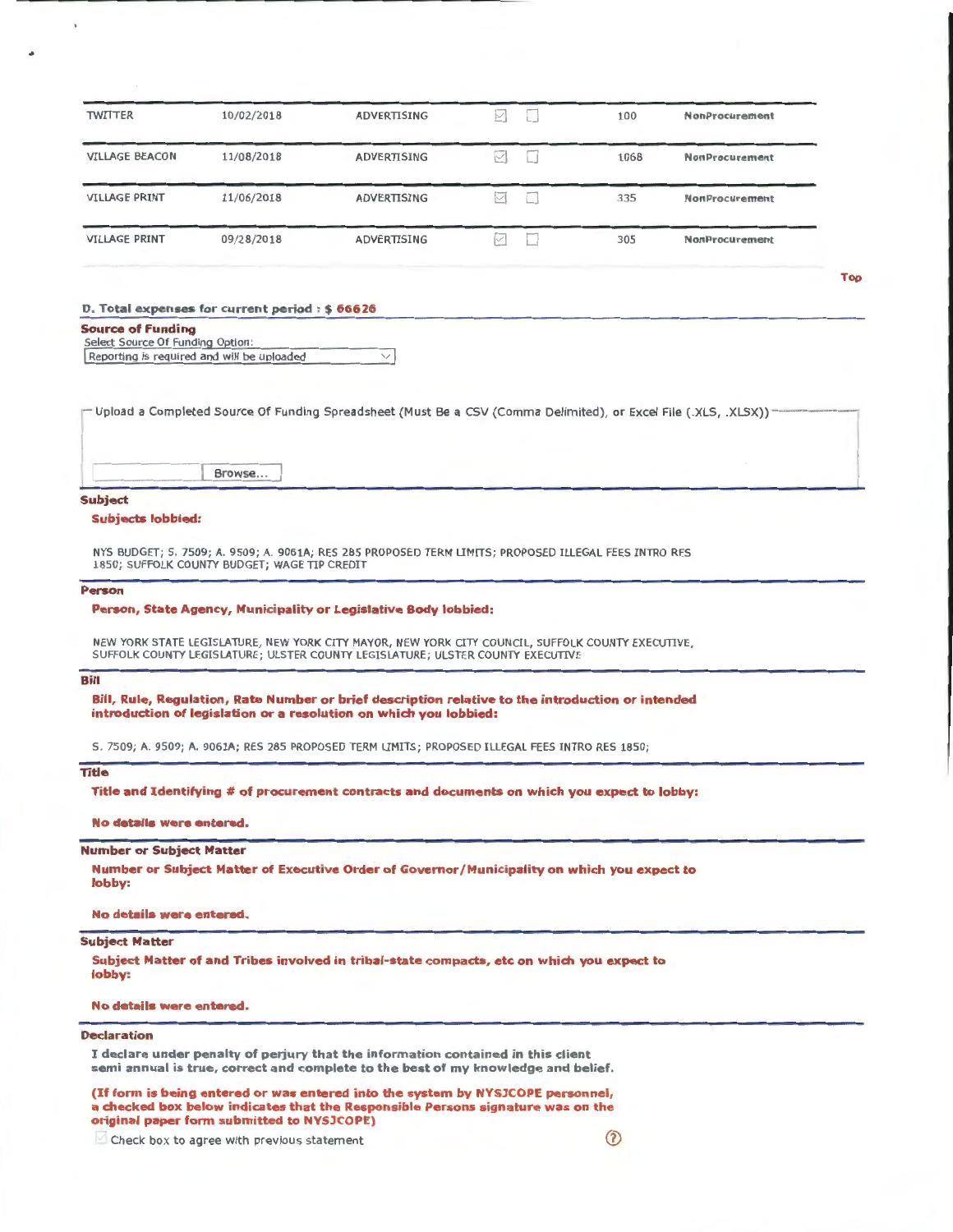| <b>Date:</b> $1/17/2019$<br><b>First Name:</b><br>Comments: | <b>BRANDON</b>                                                            | Last Name: | MUIR |
|-------------------------------------------------------------|---------------------------------------------------------------------------|------------|------|
| <b>Fees</b>                                                 |                                                                           |            |      |
| Client Semi Annual Report Fee: \$50.00                      |                                                                           |            |      |
| <b>Payment Mode</b>                                         |                                                                           |            |      |
| Credit Card                                                 |                                                                           |            |      |
| Credit Card Authorization Code: 034517                      |                                                                           |            |      |
|                                                             | Prior to final submission please verify reporting year you have selected. |            |      |

 $\overline{t}$ 

SOJA NASSAU CO. ATTORNEY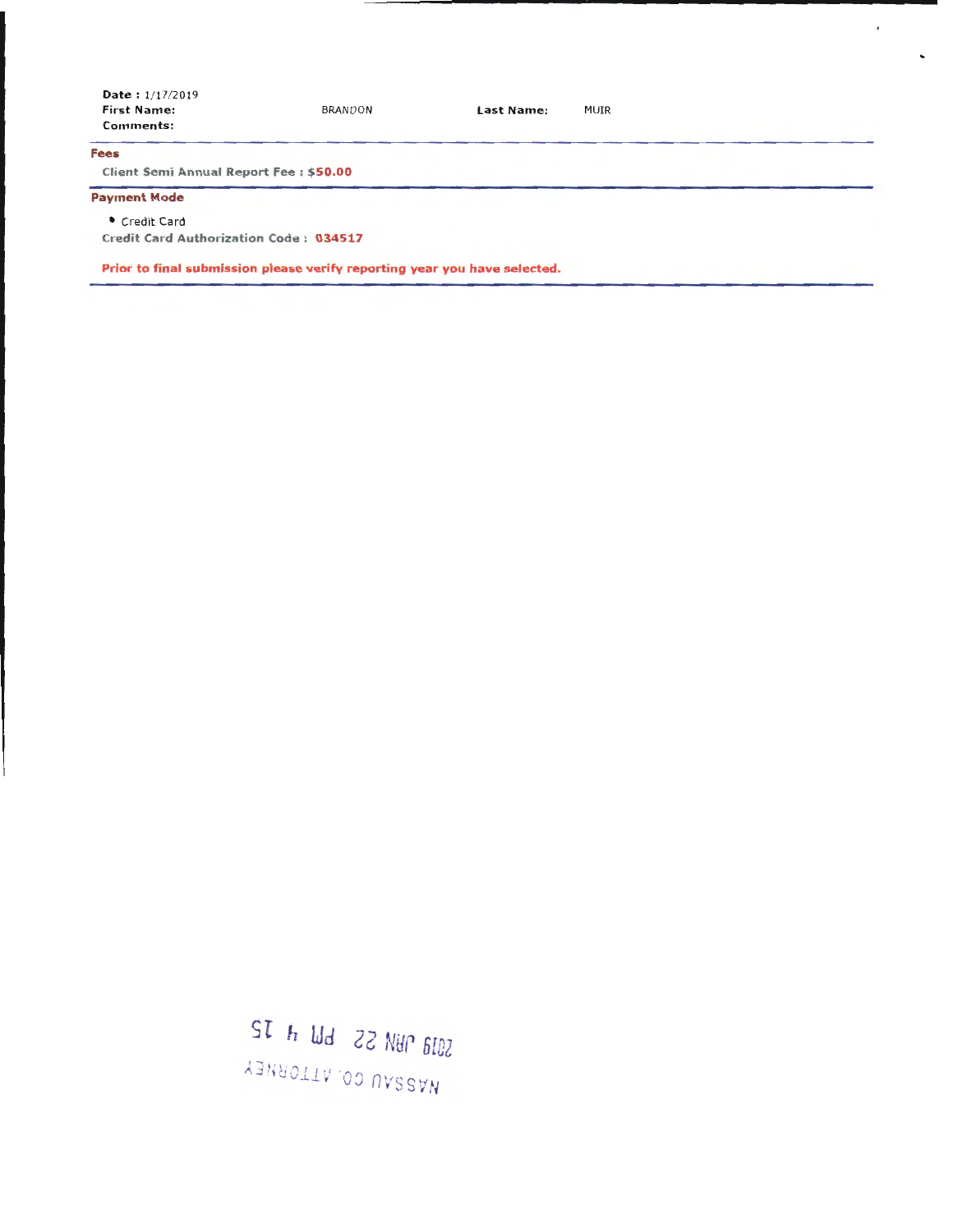Reclaim New York Initiative

Within the previous year, has the lobbyist/lobbying organization or any of its corporate officers provided campaign contributions pursuant to the New York State Election Law to the campaign committees of any of the following Nassau County elected officials or to the campaign committees of any candidates for any of the following Nassau County elected offices: the County Executive, the County Clerk, the Comptroller, the District Attorney, or any County Legislator? If yes, to what campaign committee? If none, you must so state:

VERIFICATION: The undersigned affirms and so swears that he/she has read and understood the foregoing statements and they are, to his/her knowledge, true and accurate.

The undersigned further certifies and affirms that the contribution(s) to the campaign committees listed above were made freely and without duress, threat or any promise of a governmental benefit or in exchange for any benefit or remuneration.

Dated:  $15 - Jan - 2019$ 

| Signed:                   | Ble Pull |  |  |
|---------------------------|----------|--|--|
| Print Name: Brandon Muir  |          |  |  |
| Title: Executive Director |          |  |  |

/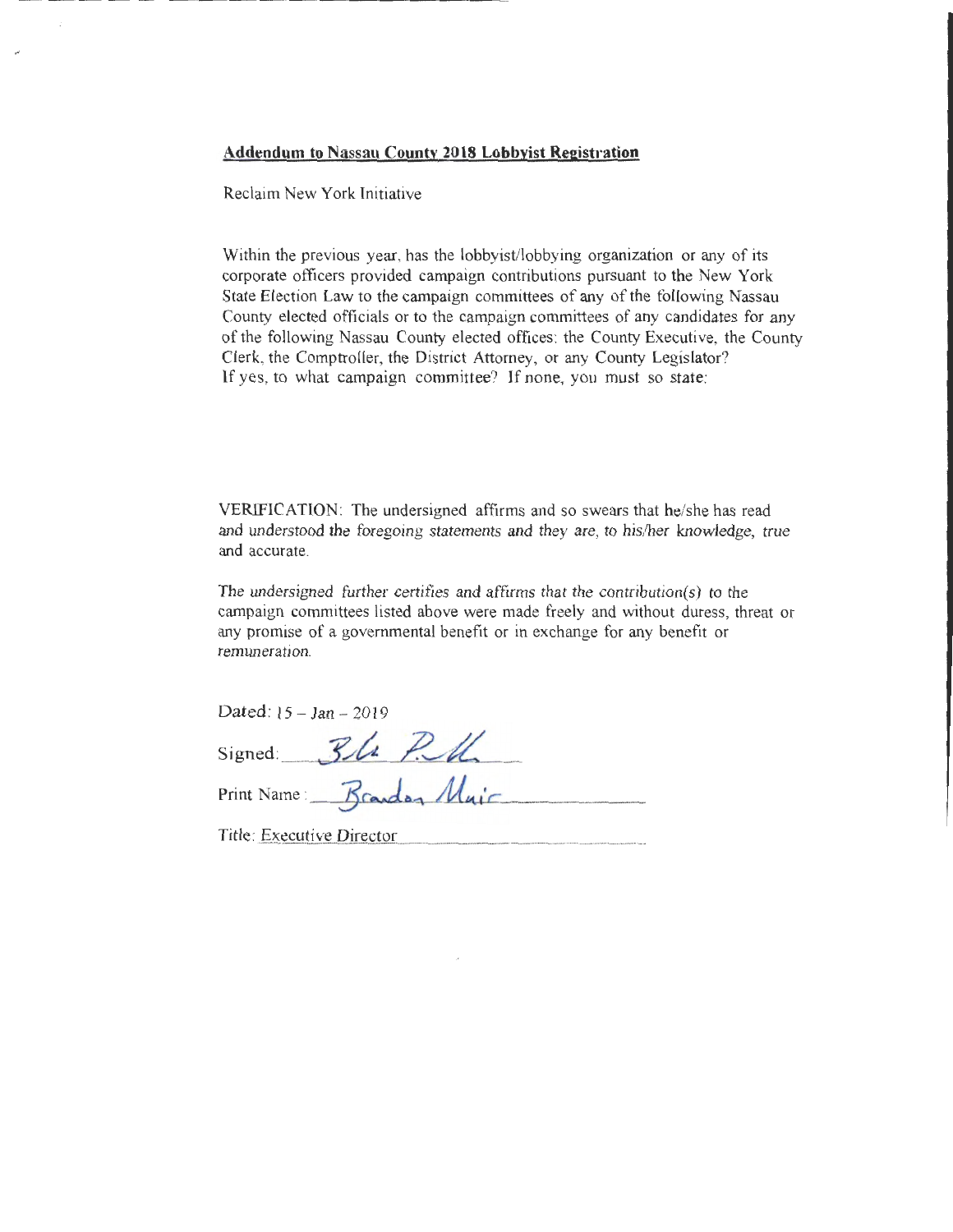Reclaim New York lnitiative, lnc.

Within the previous year, has the lobbyist/lobbying organization or any of its corporate officers provided campaign contributions pursuant to the New York State Election Law to the campaign committees of any of the following Nassau County elected officials or to the campaign committees of any candidates for any of the following Nassau County elected offices: the County Executive, the County Clerk, the Comptroller, the District Attorney, or any County legislator? If yes, to what campaign committee? lf none, you must so state:

VERIFICATION. The undersigned affirms and so swears that he/she has read and understood the foregoing statements and they are, to his/her knowledge, true and accurate.

The undersigned further certifies and affirms that the contribution(s) to the campaign committees listed above were made freely and without duress, threat or any promise of a governmental benefit or in exchange for any benefit or remuneration.

Dated : 3 -Dec-20 l8

Dated: 3-Dec-2018<br>Signed: Reckel Mess Print Name . \_ j?e,k\_~ <sup>A</sup>

Title Member - Board of Directors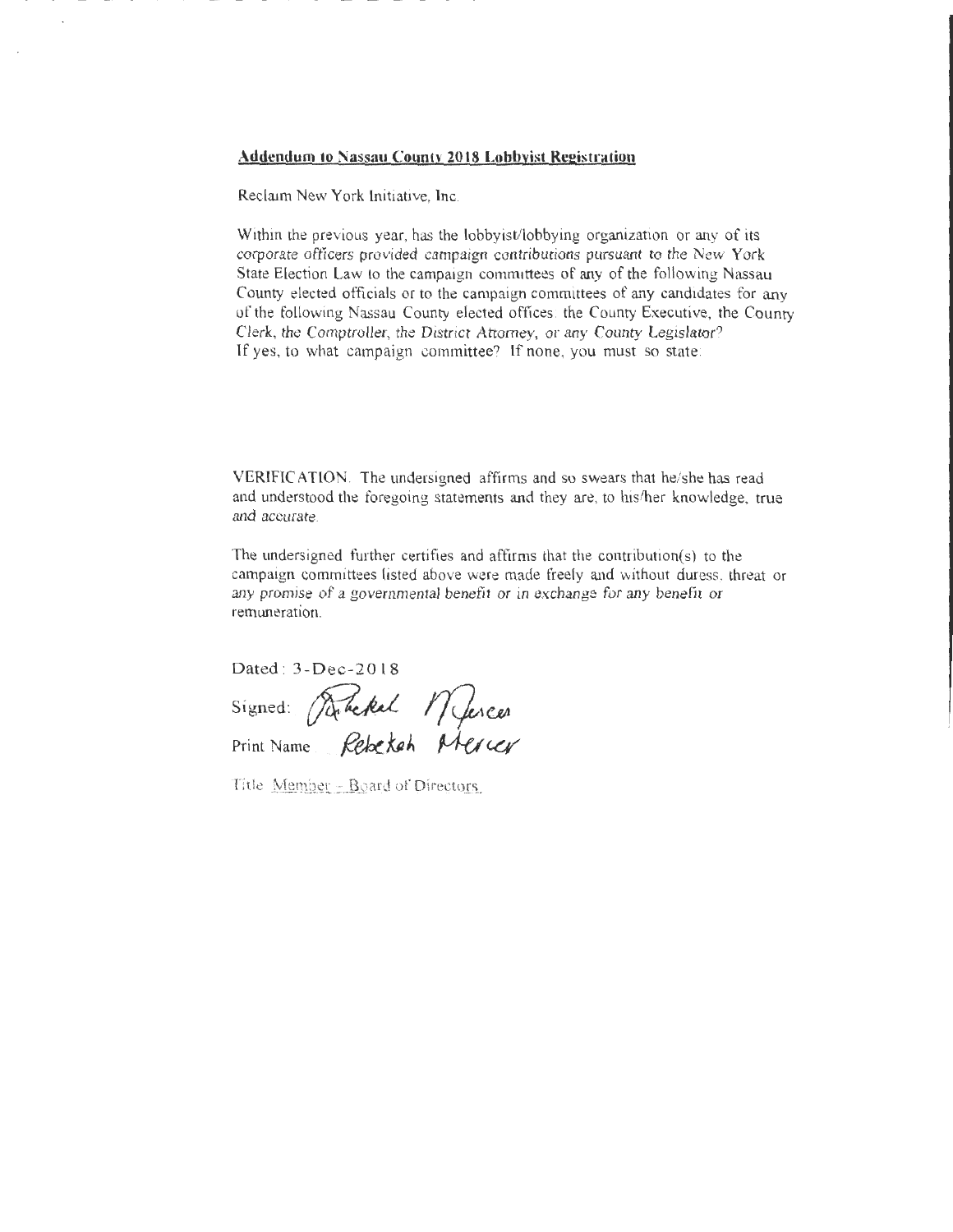Reclaim New York Lnitiative, Inc.

è

Within the previous year, has the lobbyist/lobbying organization or any of its corporate officers provided campaign contributions pursuant to the New York State Election Law to the campaign committees of any of the following Nassau County elected officials or to the campaign committees of any candidates for any of the following Nassau County elected offices: the County Executive, the County Clerk, the Comptroller, the District Attorney, or any County Legislator? If yes. to what campaign committee? If none, you must so state:

VERIFIC ATION: The undersigned affirms and so swears that he/she has read and understood the foregoing statements and they are, to his/her knowledge, true and accurate.

The undersigned further certifies and affirms that the contribution(s) to the campaign committees listed above were made freely and without duress, threat or any promise of a governmental benefit or in exchange for any benefit or remuneration.

Dated: 3-Dec-2018 Print Name.

Title: Member - Board of Directors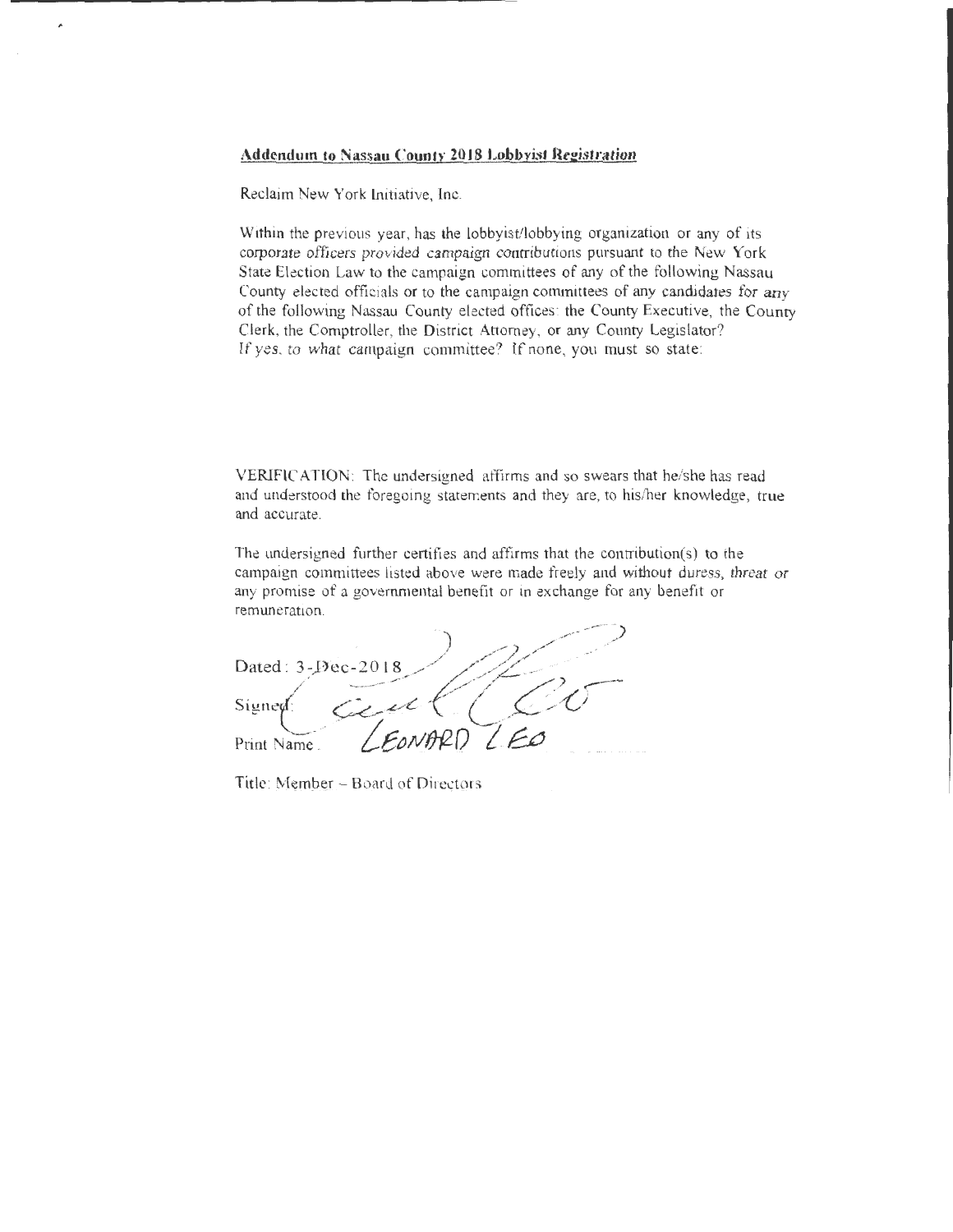Reclaim New York Initiative, Inc.

Within the previous year, has the lobbyist/lobbying organization or any of its corporate officers provided campaign contributions pursuant to the New York State Election Law to the campaign committees of any of the following Nassau County elected officials or to the campaign committees of any candidates for any of the following Nassau County elected offices: the County Executive, the County Clerk, the Comptroller, the District Attorney, or any County Legislator? lf yes, to what campaign committee? If none, you must so state:

VERIFICATION: The undersigned affirms and so swears that he/she has read and understood the foregoing statements and they are, to his/her knowledge, true and accurate.

The undersigned further certifies and affirms that the contribution(s) to the campaign committees listed above were made freely and without duress, threat or any promise of a governmental benefit or in exchange for any benefit or remuneratiOn.

| <u>ivuuuletaa</u>                    |
|--------------------------------------|
| Dated: 3-Dec-2018                    |
| sucu<br>Signed:                      |
| Vennifer 1.<br>lerces<br>Print Name: |

Title: Member - Board of Directors